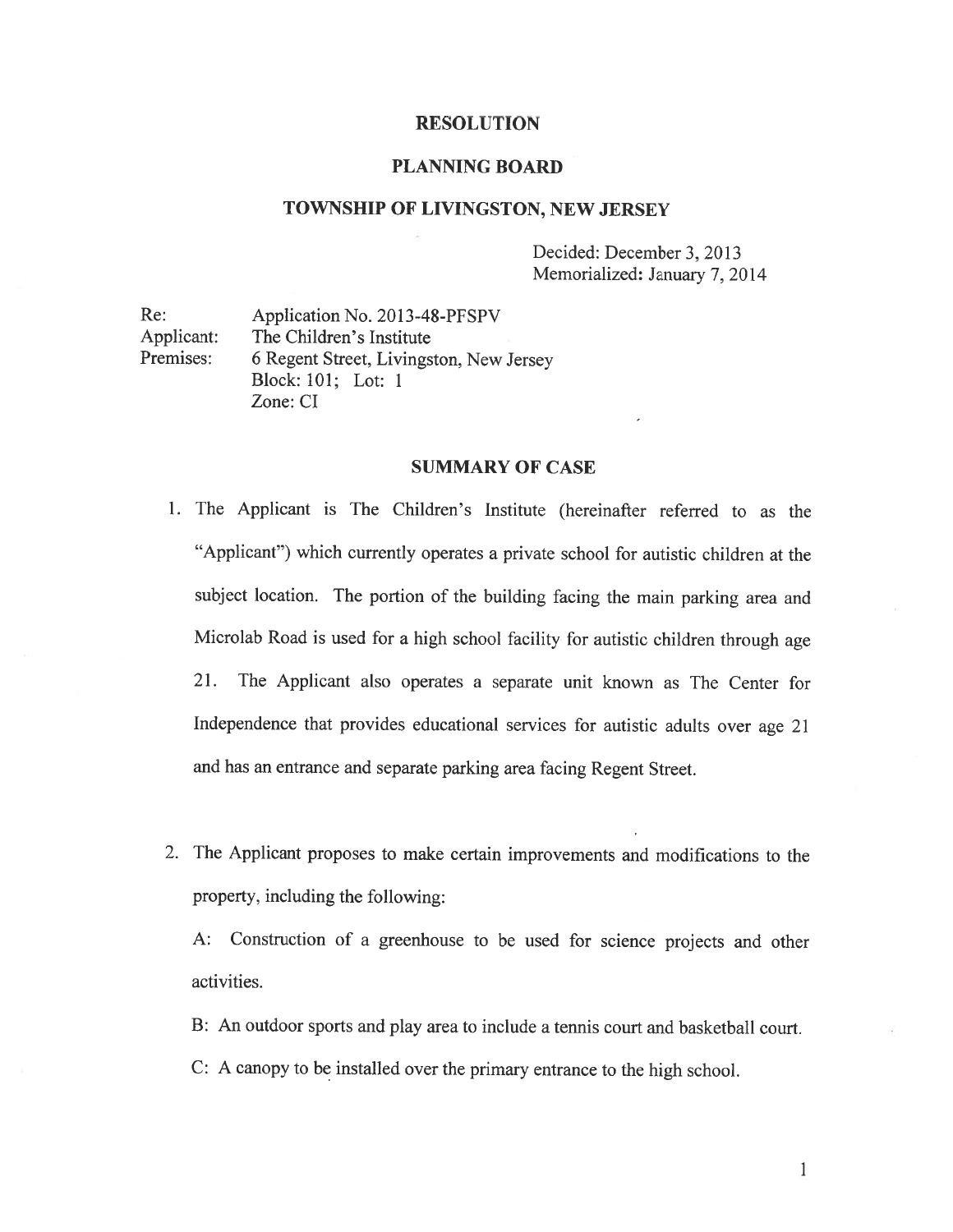D: Refurbishment, and modification of the text, of the existing monument sign on Regent Street that identifies both the school and the adult facility.

F: Two additional freestanding signs that will provide directional information for motorists entering the property and maneuvering thereon.

F: <sup>A</sup> new freestanding building identification sign for the high school.

G: <sup>A</sup> 45-foot flagpole would be constructed with an approximately 52-foot setback from Regent Street. The flagpole would be used only for displaying an 8 foot by 12-foot American Flag and would not be used for any commercial or other displays.

- 3. Testifying on behalf of the Applicant were:
	- A. Bruce Ettinger, the superintendent of the high school and chief executive officer of The Children's Institute.
	- B. Michael Lanzafama, of Casey & Keller, admitted as an exper<sup>t</sup> in <sup>p</sup>lanning and engineering.
- 4. The Applicant was represented by Dean Donatelli, Esq., of Inglesino, Peariman, Wyciskala & Taylor, LLC, of Parsippany, New Jersey. Proof was provided that all jurisdictional requirements have been met, including paymen<sup>t</sup> of taxes and service and publication of notice of hearing.
- 5. No members of the public appeare<sup>d</sup> either in suppor<sup>t</sup> of or in opposition to the Application.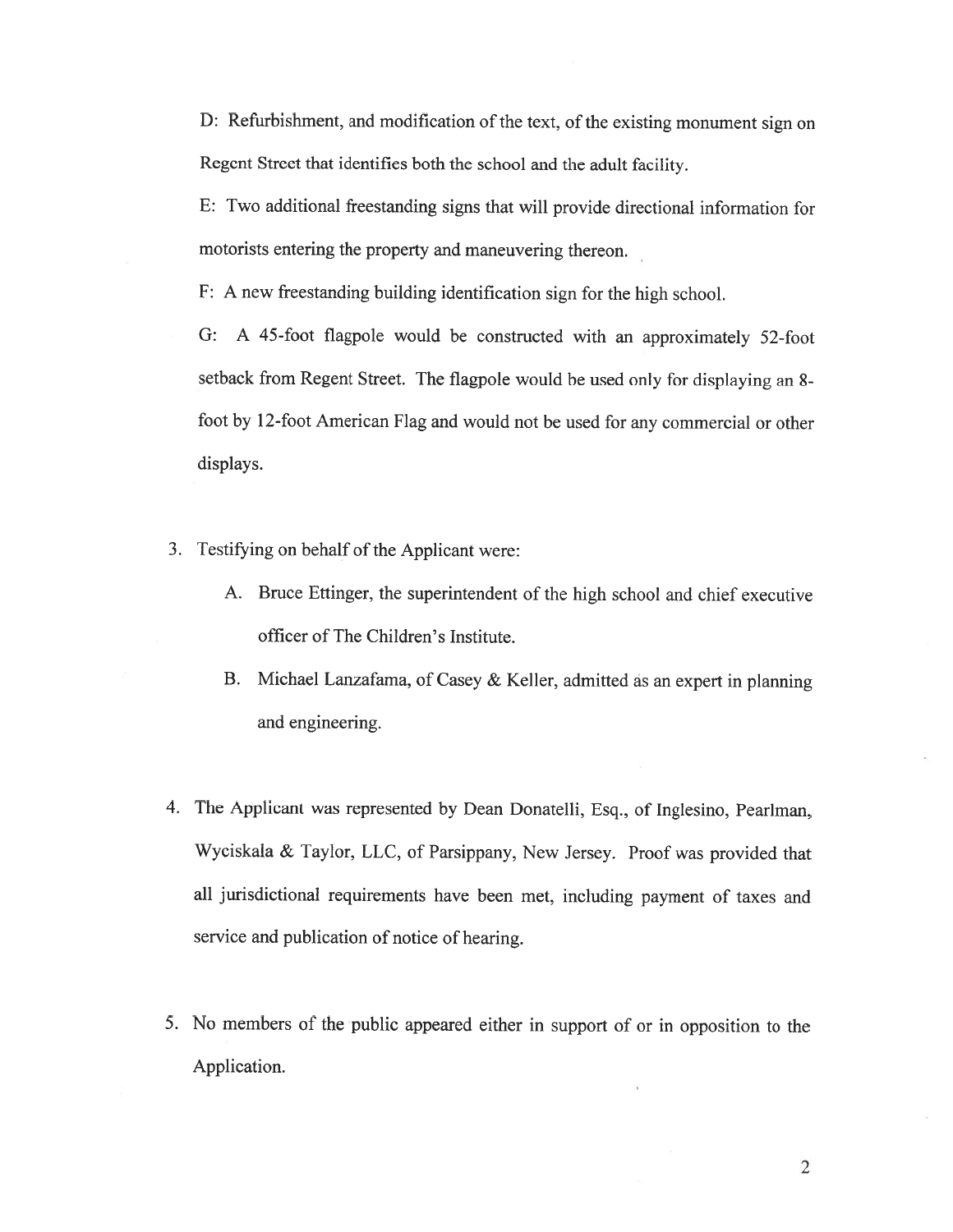- 6. The Applicant requested Preliminary and Final Site Plan approval of the Site Plans submitted and prepared by Casey & Keller under date of October 9, 2013 with <sup>a</sup> final revision date of November 11, 2013. The Applicant also requested approva<sup>l</sup> of <sup>a</sup> sign package prepare<sup>d</sup> by Signal Sign Company, under date of July 26, 2013 with <sup>a</sup> final revision date of November 11. 2013.
- 7. No changes are propose<sup>d</sup> to the existing parking provided on the property.
- 8. Impervious surface would increase to 43.8% of lot coverage; which remains substantially below the 75% permitted in the CI Zone.
- 9. The Applicant would remove <sup>5</sup> trees for construction of the sports court. The Applicant acknowledged that it is required to, and will, apply for <sup>a</sup> Tree Removal Permit from the Township as <sup>a</sup> condition to be met before any other permits are issued for the Site.
- 10. The sports court would have artificial lighting which the Applicant agreed would be turned off no later than 9:00 p.m.
- 11. The Applicant would require the following variances:
	- A. The site is permitted <sup>a</sup> maximum of <sup>1</sup> freestanding sign, pursuan<sup>t</sup> to Township Code Section 170-90.L.(3), whereas <sup>4</sup> signs are proposed, requiring <sup>a</sup> variance to allow the 3 additional signs.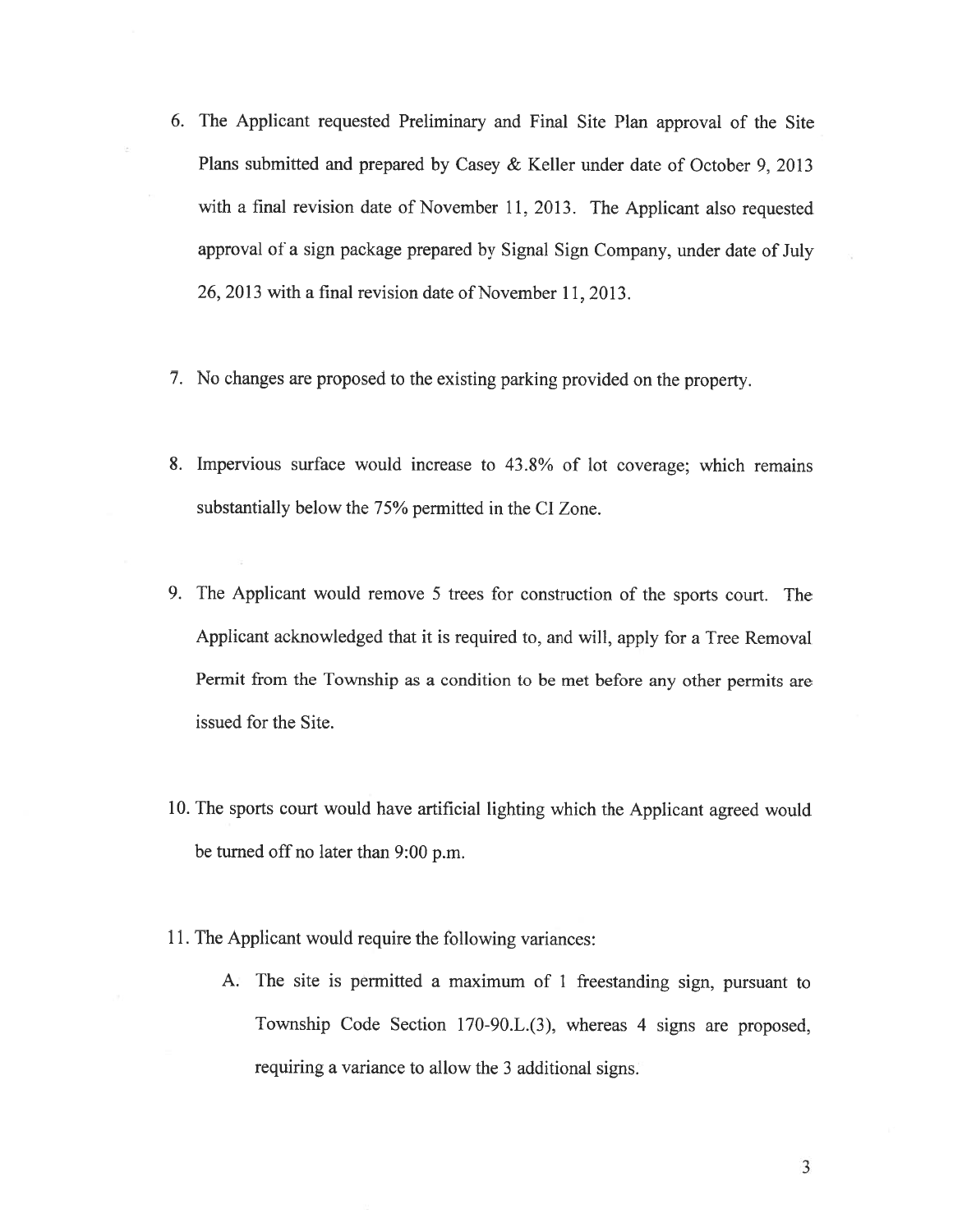- B. The minimum setback required for <sup>a</sup> sign in the front yard under the provisions of Section 170-90.L.(3)(b) is 25 feet 1 inch. A setback of 5 feet is proposed for the sign designated on the sign package as sign <sup>D</sup> (the sign at the Microlab Road driveway), resulting in <sup>a</sup> request for <sup>a</sup> setback variance of 20 feet 1 inch.
- 12. The Applicant agreed to relocate the sign designated on the sign package as sign C so that it will comply with the required setback of 25 feet 1 inch.

### FINDINGS OF FACT AND CONCLUSIONS OF THE BOARD

- 1. The Board finds that the Applicant has satisfied the criteria for Preliminary and Final Site Plan approval and hereby grants same, subject to the conditions and variances set forth hereinafter.
- 2. The Board approves the variances requested by the Applicant as follows:

A. The application to install <sup>3</sup> additional freestanding signs (designated as signs B, <sup>C</sup> and <sup>D</sup> on the submitted sign package) is approved and <sup>a</sup> variance is granted from the provisions of Township Code Section 170-90.L.(3) permitting the 3 non-conforming freestanding signs in addition to the existing monument sign designated as sign <sup>A</sup> on the said sign package. The Board finds that these signs are primarily for purposes of providing building identification or directional information for vehicular traffic that will result in <sup>a</sup> substantial increase in traffic safety. <sup>A</sup> majority of the students are transported to the center by school buses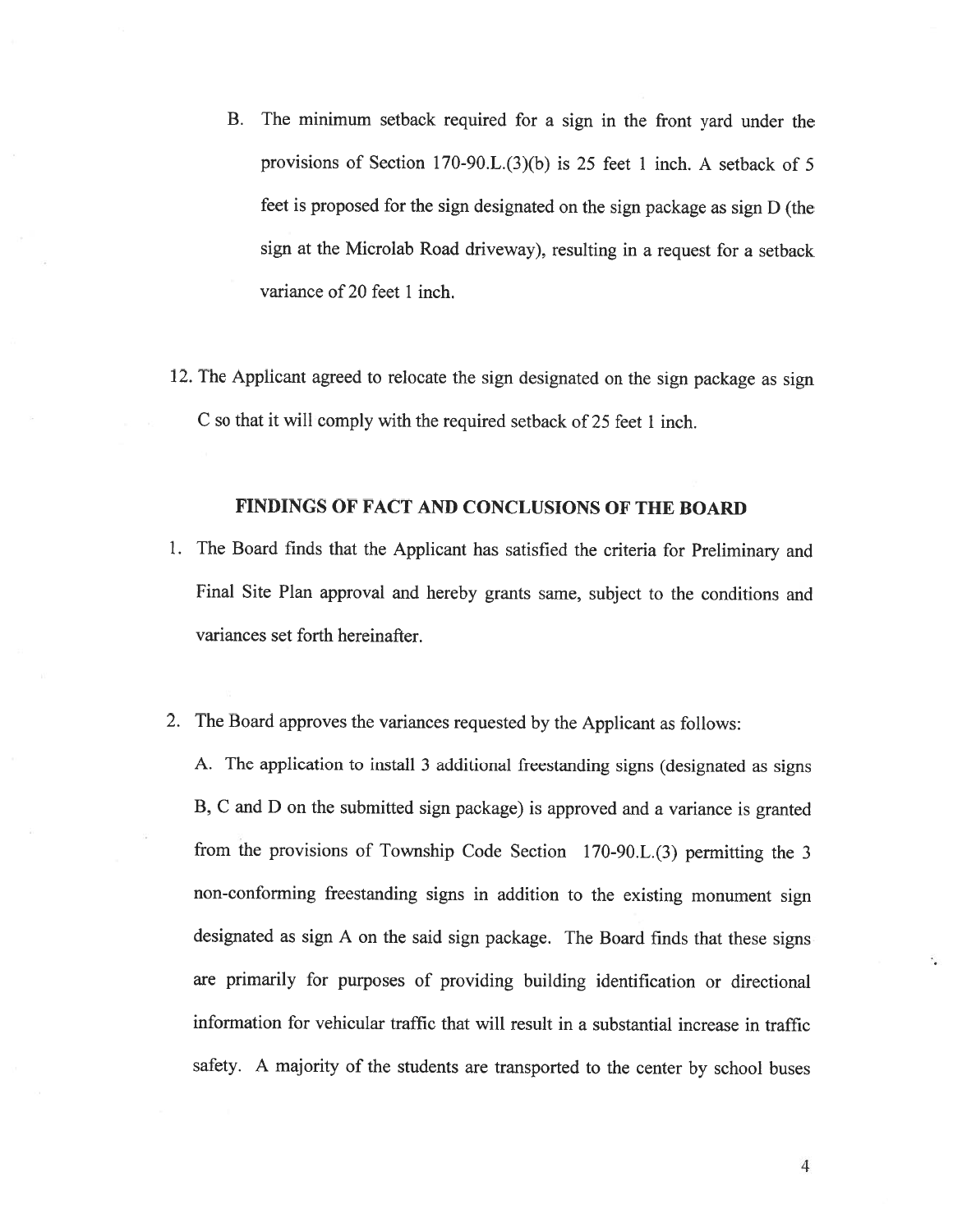and private vans for which drivers are in frequent turnover. They require proper direction so that the high school students are delivered to the proper location and the adult students are delivered to their proper entry to the building. This is important because of legal requirements that there be no intermingling of the high school students with the adults. The shape of the property is unusual in that it has three frontages on streets, which could cause confusion to approaching motorists as to where proper entry should be. Accordingly, the Board finds that the Applicant has satisfied the statutory criteria of N.J.S  $40:55D-70.c(1)$  and  $c(2)$ . The Board further finds that the gran<sup>t</sup> of the variance will not have <sup>a</sup> detrimental impact on the Zone Plan or Zoning Ordinance, will have no negative impact on the public, and that the benefits will outweigh any detriment.

3. The Board approves <sup>a</sup> variance to allow sign <sup>D</sup> to be setback <sup>5</sup> feet from the property line and approves <sup>a</sup> variance of 20 feet <sup>1</sup> inch from the requirements of Township Ordinance Section 170-90.L.(3)(b). The Board finds that this sign will also promote traffic safety and will provide proper information to motorists as to where the high school students should be delivered. Without such signage, and due to the various points of entry on <sup>a</sup> property with an unusual situation of fronting public streets on three sides, there could be confusion resulting in the transporting of students to the wrong location in the building. Accordingly, the Board finds that the gran<sup>t</sup> of the variance will not have any detrimental impact on the Zone Plan or the Zoning Code, there will be no negative impact to the public, and the benefits to be obtained from the gran<sup>t</sup> of the variance would outweigh any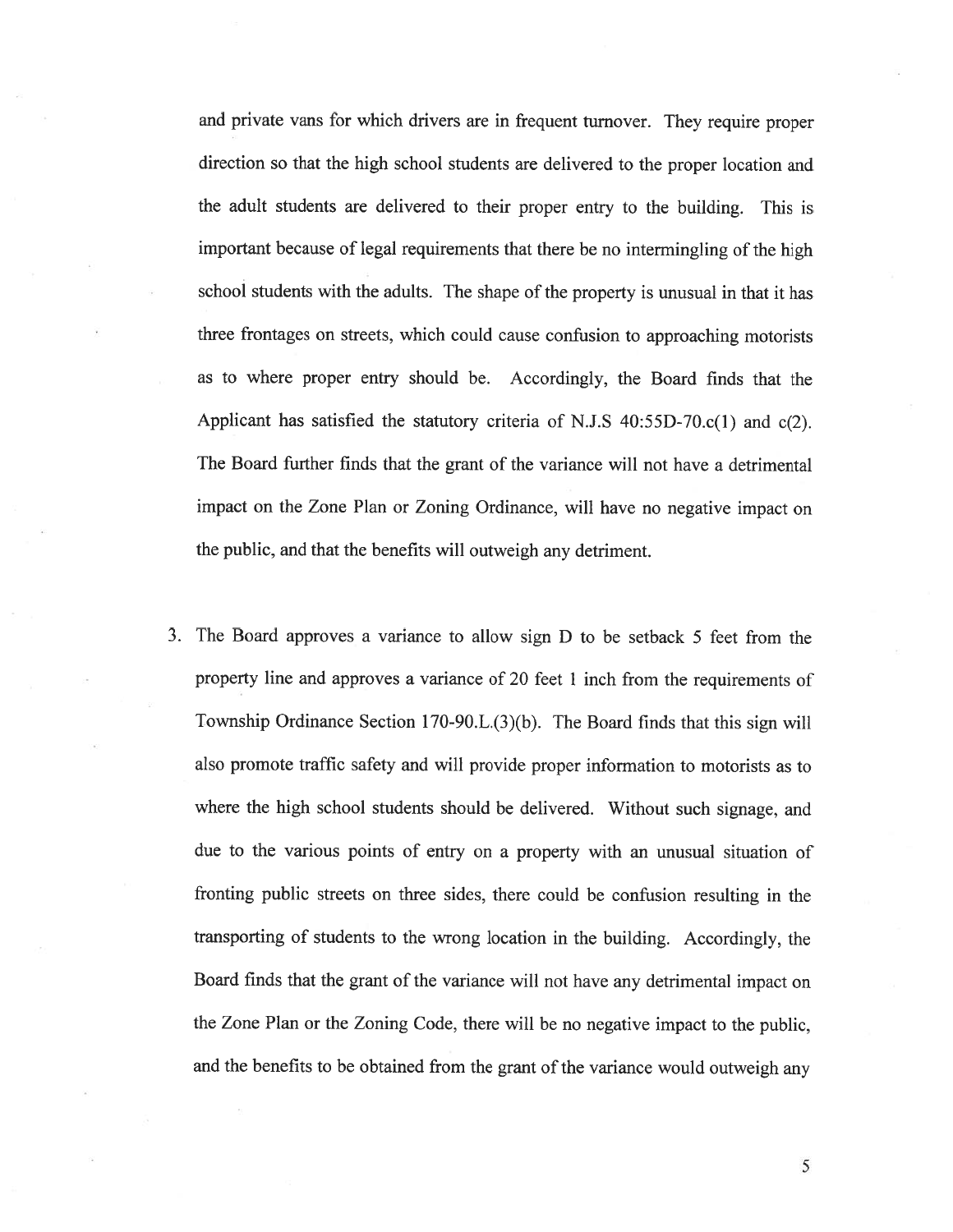detriment and presen<sup>t</sup> <sup>a</sup> better zoning <sup>p</sup>lan than provided by the ordinance, satisfying the criteria of N.J.S.  $40:55D-70.c(2)$ .

- 4. During the course of the hearing the Applicant agreed to certain conditions and modifications to the Plans as follows:
	- A. The fencing around the sports court will be increased to <sup>12</sup> feet in height.
	- B. The setback of sign C will be increased to be at least 25 feet 1 inch from the property line.
	- C. The flag to be displayed on the flagpole will not exceed <sup>a</sup> size of <sup>8</sup> feet by <sup>12</sup> feet and will be limited to the American Flag, and the flagpole will not be used for any commercial flags or other displays.
	- D. The lighting on the sports court will be turned off no later than 9:00 pm.

E. Annuals and perennial <sup>p</sup>lantings will be <sup>p</sup>laced at each of the freestanding signs.

F. The height of the berm of the stormwater managemen<sup>t</sup> system will be increased to provide <sup>a</sup> freeboard greater than 4 inches but not more than 12 inches.

- 5. The existing monument sign (designated as sign A) is <sup>a</sup> pre-existing non conforming sign in that its setback is <sup>25</sup> feet whereas <sup>25</sup> feet <sup>1</sup> inch is required. Said non-conforming sign shall continue and remain at the location with the content changed as proposed in the sign package.
- 6. The approva<sup>l</sup> herein is subject to the following additional conditions: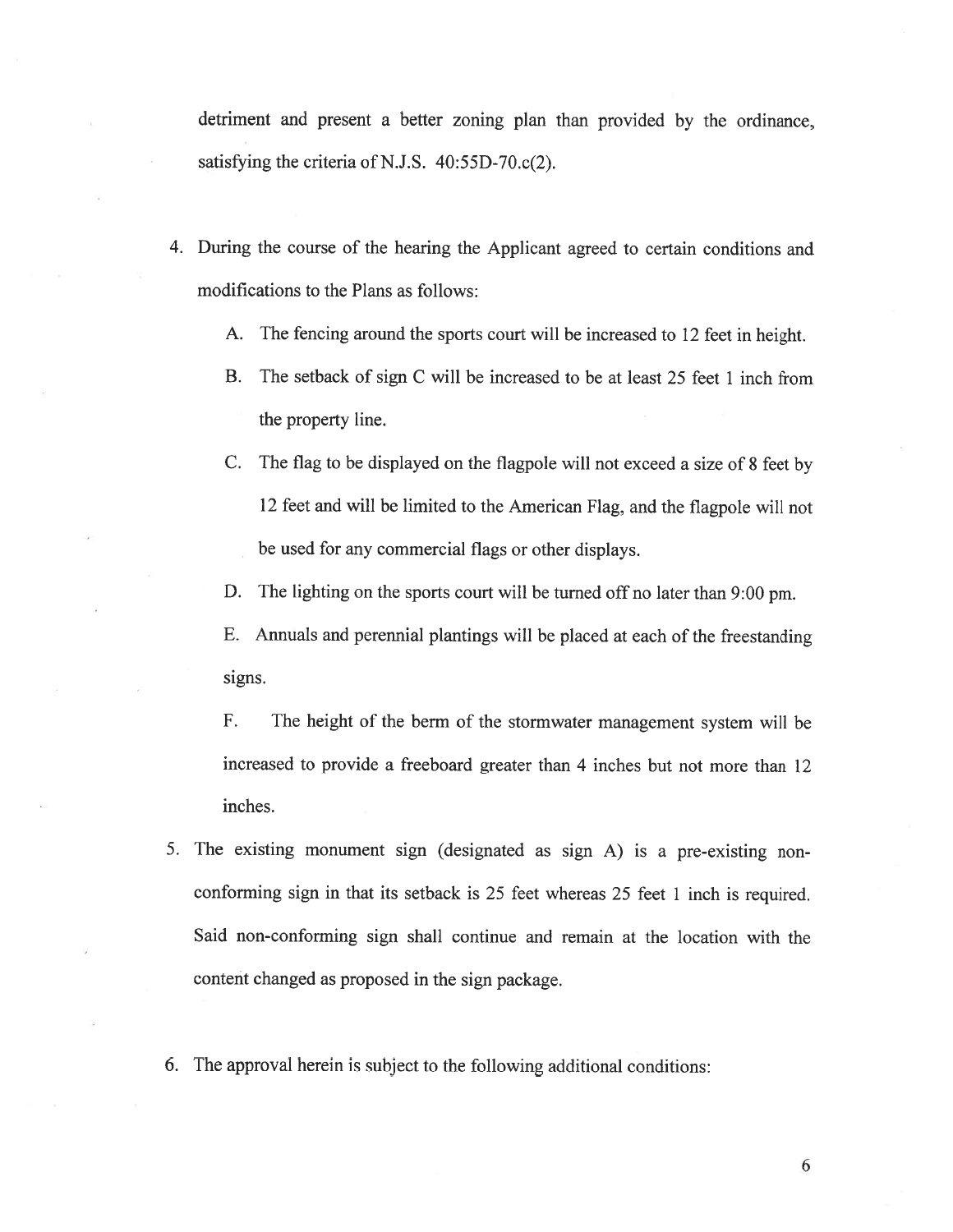- A. Applicant shall obtain <sup>a</sup> Tree Removal Permit from the Township.
- B. The Board's Model Conditions of Approval Nos. 6, 8, 9, 18 and 19 attached hereto are incorporated herein.
- C. Condition <sup>A</sup> and Model Conditions of Approval <sup>6</sup> and <sup>18</sup> shall be complied with before any other permits are issued

This Resolution is <sup>a</sup> memorialization of the decision of the Livingston Planning Board made on December 3. 2013 wherein Board Members Klein, Ratner, Santola. Dinar, Meade, Kalishman, Leopold, Anthony and Alternate No. <sup>1</sup> Alvarez (for absent Member Kimmel) voted in accordance with the terms and conditions set forth herein, the remaining Members having been absent from the hearing or not being eligible to vote.

Peter M. Klein, Chairman

<sup>I</sup> hereby certify this to be <sup>a</sup> true and accurate copy of the Resolution adopted by the Planning Board of the Township of Livingston on January 7, <sup>2014</sup> memorializing the decision of the Planning Board made on December 3, 2013.

Secretary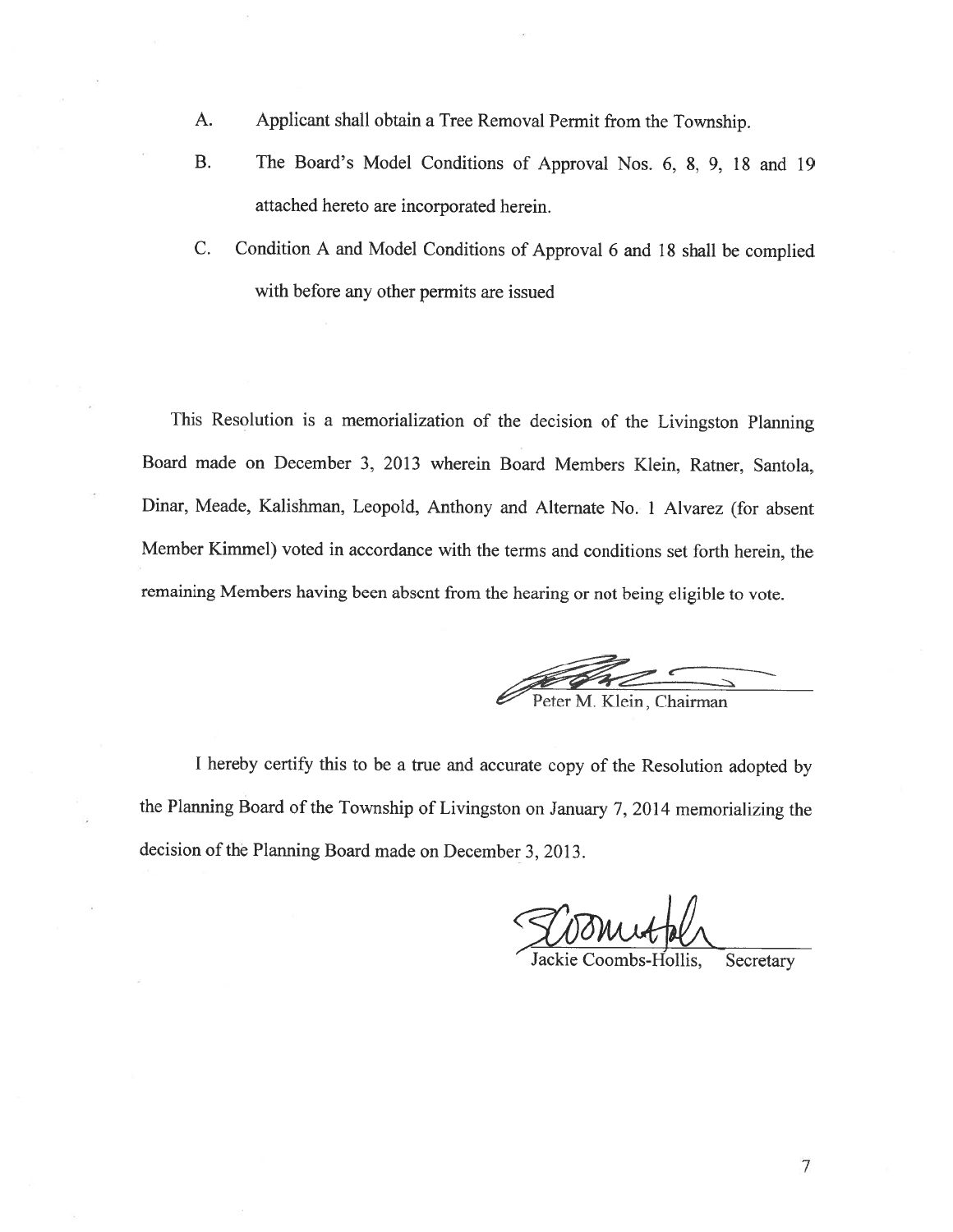### PLANNING BOARD, TOWNSHIP OF LIVINGSTON

# Model Conditions of Approval (As Amended through February 12, 2013)

Every application turns on its own facts and is judged on its own merits. Listed below are models of conditions which may be considered 'standard". A standard can be tailored to specific circumstances, and may not always apply. Other or additional conditions may be tailored for any application.

## 1. Architecture

- a. Rooftop ancillary structures and equipment (other than alternative small energy systems and communications equipment) shall be screened by material compatible with the exterior finish of the building and matching the exterior color of the building as closely as possible.
- b. Enclosures of trash bins, recycling bins or dumpsters shall be of the same type of materials and the same color as the exterior finish of the building.

#### 2. Blasting

In the event that blasting be necessary on the Site, the following conditions shall apply in addition to all requirements of federal law or regulations:

- a. All blasting operations shall be performed in strict compliance with N.J.S.A. 21:1A-128 et seq. and N.J.A.C. 12:190-1.1 et seq.. or superseding requirements.
- b. <sup>A</sup> pre-blast inspection of all structures on all properties adjacent to the Site or within 200 feet of the intended blasting location (whichever is the greater distance) shall be conducted at Applicant's expense. It shall be conducted no more than 60, nor less than 30, days before blasting commences. <sup>A</sup> written repor<sup>t</sup> of the inspection results shall be provided to the owner of each structure inspected within <sup>10</sup> days after completion of the inspection.
- c. Blasting shall occur only between 10:00 a.m. and 3:00 p.m. on Monday through Friday. Blasting during other hours may be permitted, temporarily, by the Township Engineer upon his finding that <sup>a</sup> condition constituting an emergency exists and necessitates such permission.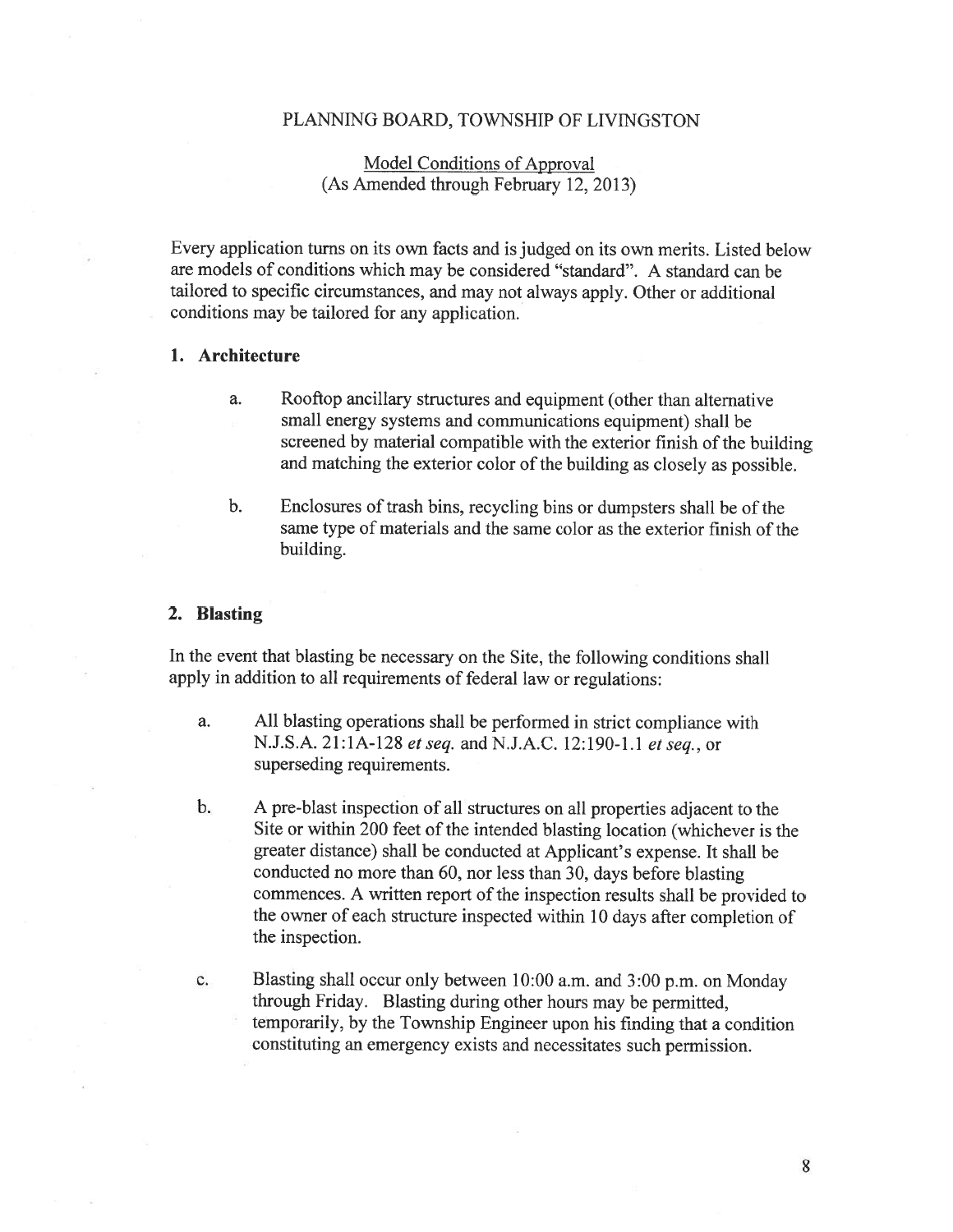- d. Applicant shall coordinate all blasting with the Livingston Police and Fire Departments. If traffic control is required, it shall be provided at Applicant's expense.
- e. Applicant shall give the Township Engineer, the Chief of Police, the Fire Chief, and all owners of structures required to be inspected under "b" above, written notice of scheduled blasting operations to be received not less than 20 days, nor more than 40 days, prior to their commencement. If scheduled blasting operations are delayed or suspended they shall not be resumed until new notice has been given and received. All notices shall include the name and telephone number of Applicant's representative for purposes of receiving and responding to questions and comments.
- f. These conditions do not supersede any requirements of law or regulation that are more strict or restrictive.

## 3. Cleanliness During Demolition or Construction

- a. At the close of each work day the Site shall be thoroughly cleaned and all trash and construction debris, including that within buildings under construction, shall be <sup>p</sup>laced in covered dumpsters. Dumpsters shall be removed from the Site, and replaced, before they overflow.
- b. Not less often than weekly, and whenever else required by the Construction Official or the Township Engineer, the public streets adjacent to the Site shall be manually or mechanically broom swept to remove dirt, mud or debris originating from the Site and located within 500 feet of the Site.
- c. Dust suppression methods acceptable to the Construction Official and the Township Engineer shall be utilized on the Site.

## 4. Deeds & Easements

- a. All conditions of approval that are continuing conditions shall be set forth within all deeds executed with regard to the Site.
- b. All deeds, easements, dedications or restrictions required by this approval shall be subject to review and approval by the Board Attorney prior to signing and shall be filed for recordation after such approval. The Applicant shall submit proof of such recordation to the Board Secretary, the Township Engineer and the Construction Official prior to the issuance of any permits.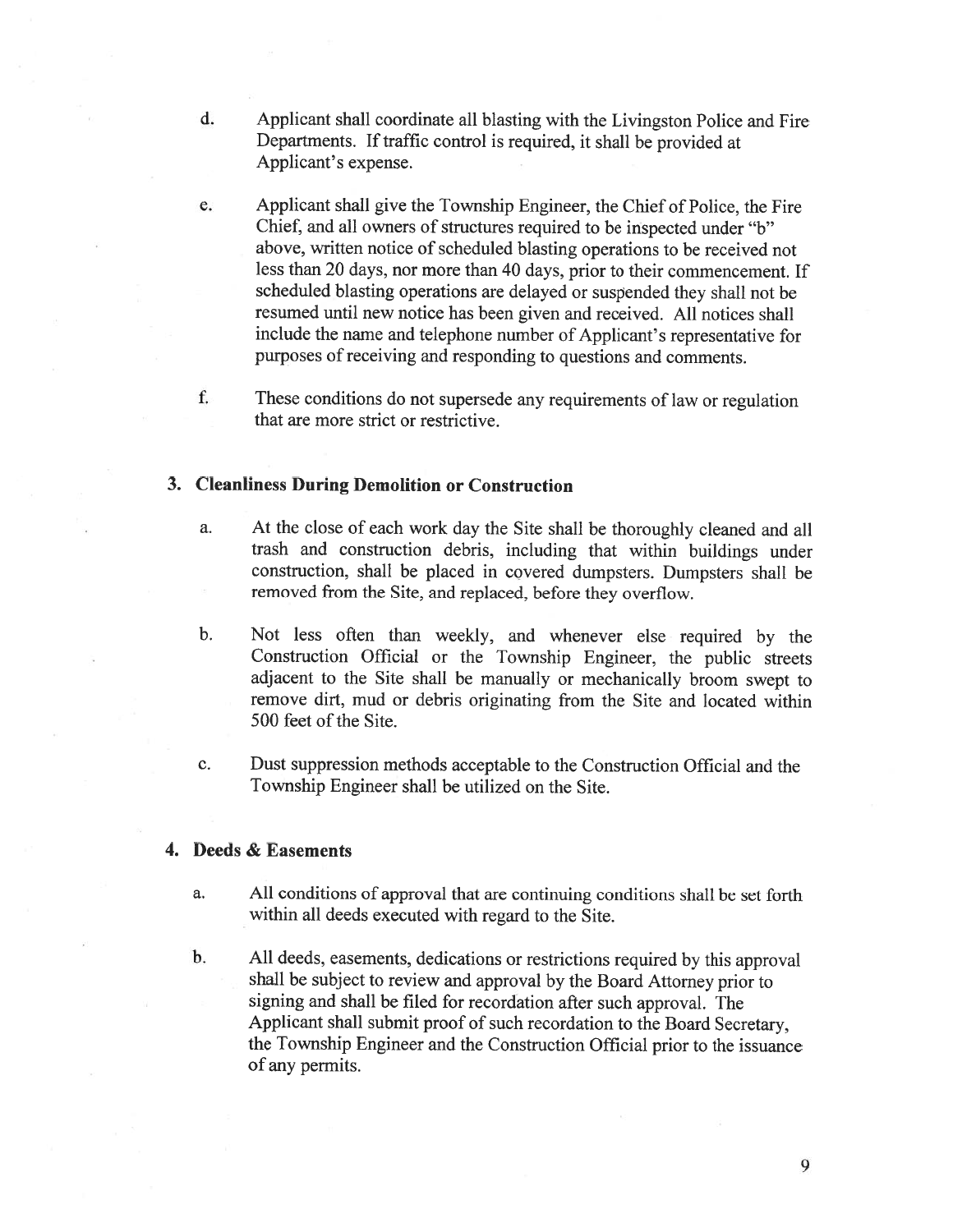### 5. Detention Basins

- a. Stormwater managemen<sup>t</sup> basins shall be established on lots created for that purpose only. No structures that are not an approve<sup>d</sup> par<sup>t</sup> of the stormwater managemen<sup>t</sup> system shall be erected on any such lot. Such basins, together with their required landscaping and fencing, shall be completed, and shall have been inspected and approve<sup>d</sup> by the Township Engineer, prior to issuance of the first Certificate of Occupancy.
- b. If the approval of the Application calls for title to such <sup>a</sup> lot to be transferred to the Township; at such time as the Township accepts any new streets or roads on the Site. title to the lot shall be conveyed to the Township provided that the Township Engineer is then satisfied that the basin has been constructed in full compliance with all applicable requirements. The deed conveying such title shall be subject to prior approva<sup>l</sup> by both the Board Attorney and the Township Attorney.
- c. A maintenance plan meeting the requirements of the Residential Site Improvement Standards or the Township's Stormwater Control Ordinance, or both, as applicable, shall be prepared by Applicant and shall have received the approva<sup>l</sup> of the Township Engineer prior to issuance of any construction permit. Any future revisions to the maintenance <sup>p</sup>lan shall not become effective until the Township Engineer's approval shall have been obtained.
- d. Unless maintenance of the basin is assumed by the Township or <sup>a</sup> public agency as its direct responsibility, (1) the maintenance <sup>p</sup>lan and any future revisions of it shall be recorded upon the deed of record for the property in terms approved in advance by both the Board Attorney and the Township Attorney; and, (2) the Applicant shall provide <sup>a</sup> performance bond for such maintenance, including landscaping and cleanliness.

# 6. Final Plans

Prior to the issuance of any Township permit for demolition of any structure. preparation of the Site, or construction of any improvement:

- a. The full text of all of the conditions of this approval, and all <sup>p</sup>lan changes agreed to in the course of the hearing, shall be set out on final <sup>p</sup>lans submitted to the Construction Official, the Township Engineer and the Board Secretary; and
- b. Such final <sup>p</sup>lans shall have been reviewed by the Board Secretary or the Board's Planning Consultant for determination of whether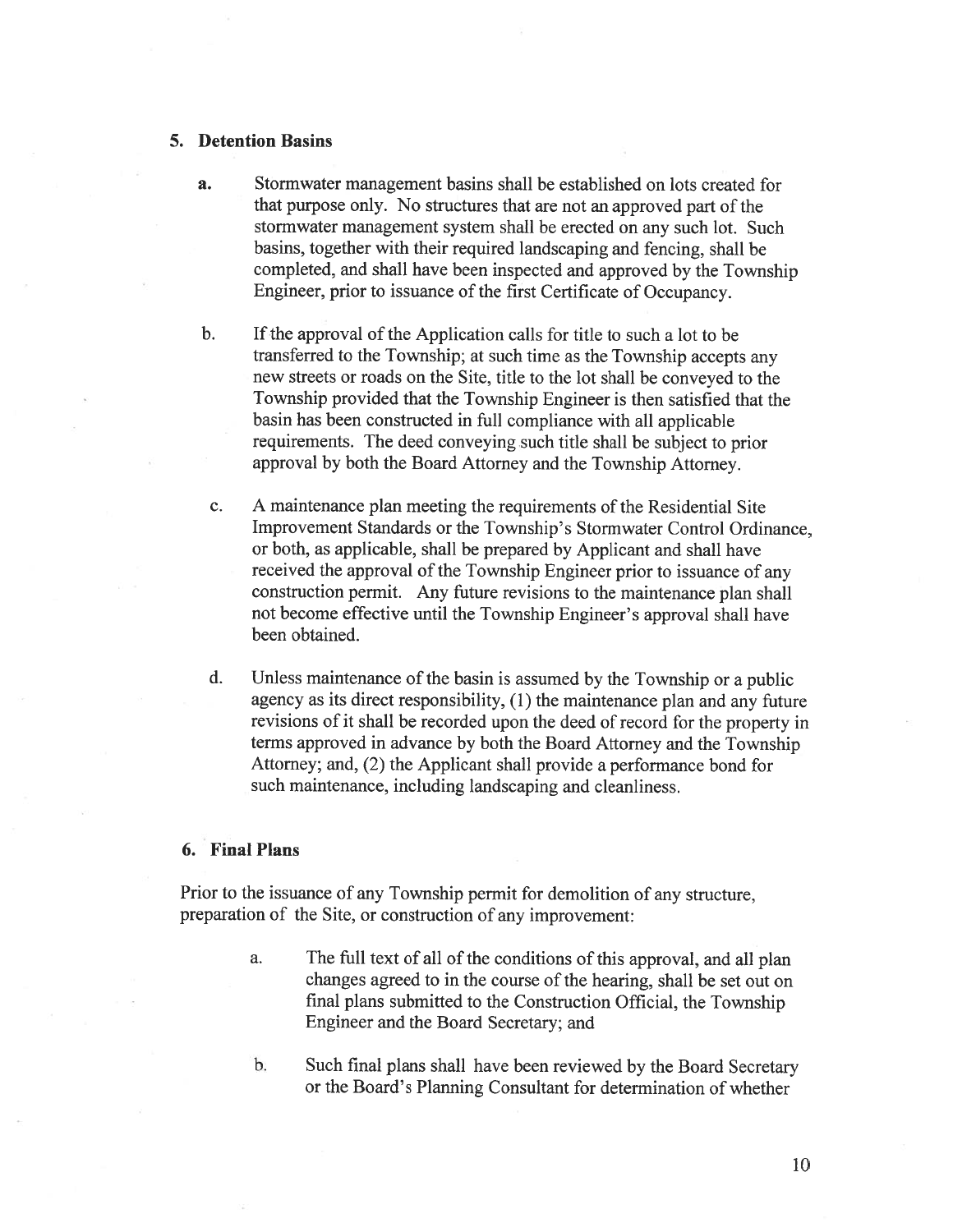the <sup>p</sup>lans conform to the Board's approvals and shall then have been signed by the Board Chairman, the Board Secretary and the Township Engineer.

c. Such final plans shall comply with the Uniform Construction Code and the Barrier Free Subcode as then in force in the State of New Jersey. If, during performance of work pursuant to the Board's resolution and permits that have been issued, field conditions indicate need for change(s), such need shall be called to the attention of both the Construction Official and the Township Engineer for approval of any such change before it is implemented. If any such change is significant, permission to amend the Site Plan may have to be sought from the Planning Board. Until all requirements under approved plans and the Uniform Construction Code, including accessibility requirements, have been completed or bonded, any certificates of occupancy issued shall be temporary certificates only.

## 7. Flood Hazards

- a. Insert on the final site <sup>p</sup>lan and/or subdivision map <sup>a</sup> metes and bounds description of all flood hazard areas located on the Site.
- b. Insert in all deeds for individual lots that contain or are adjacent to flood hazard areas, and on the preliminary and final subdivision maps or <sup>p</sup>lats, the following covenant: 'The lands designated herein contain flood hazard areas. There shall be no disturbance of any kind as to any flood hazard area unless permitted by N.J.D.E.P. pursuant to the Flood Hazard Control Act, N.J.S.A. 58:16A-50 et. seq. or superseding requirements."

#### 8. Guarantees and Bonds

- a. The approval of this Application is subject to the posting, with terms acceptable to the Township Engineer, of any and all required performance guarantees, bonds, soil erosion and sediment control approvals, and any other requirements of Township ordinances prior to the issuance of any permits for commencement of site preparation or construction.
- b. This approval is also conditioned upon the Applicant's providing, prior to issuance of the first Certificate of Occupancy, <sup>a</sup> performance guarantee acceptable to the Township Engineer for any aspects of the approved landscaping or fencing that has not been completed by the time of issuance of such certificate.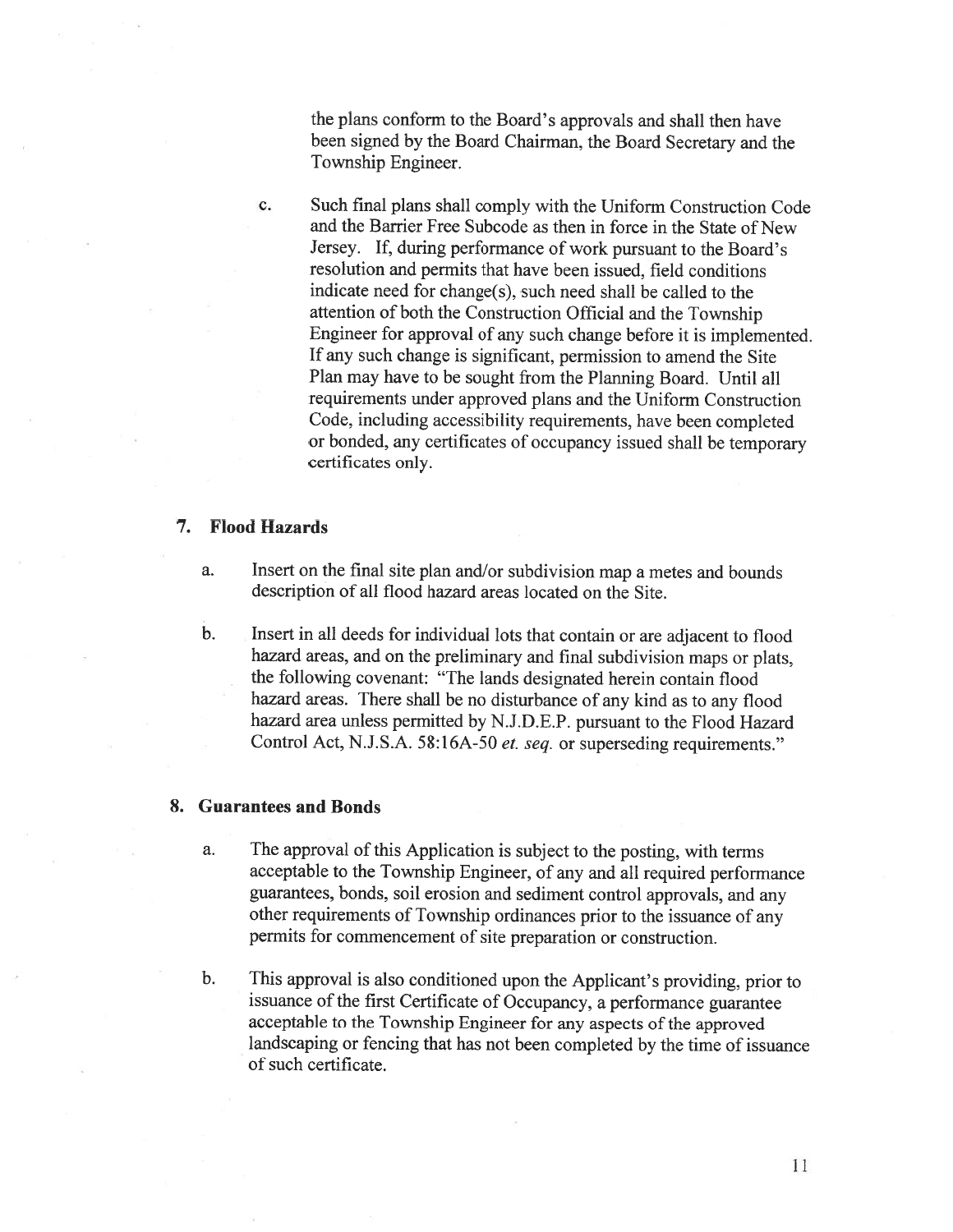## 9. Landscaping & Environmental Protection

- a. All deciduous trees planted shall have <sup>a</sup> caliper of not less than 2.5 inches measured at <sup>a</sup> height of 4.5 feet above groun<sup>d</sup> level. All evergreen trees planted shall have <sup>a</sup> height of 6.0 to 8.0 feet.
- b. Street shade trees shall be <sup>p</sup>lanted as required by Township Code § 170-72 and shall not be included in the calculation of Replacement Trees required by the Trees Ordinance.
- c. Any tree or other <sup>p</sup>lanting installed in accordance with the <sup>p</sup>lans which dies shall be replaced, within the current or next planting season, in kind and at the same size as it had reached at the time of death; excep<sup>t</sup> that if it died more than three years after <sup>p</sup>lanting its replacement need not be larger than the size it had reached three years after planting. The same replacement requirements shall apply to any tree or other <sup>p</sup>lanting installed in accordance with the <sup>p</sup>lans if subsequently removed because of damage or disease.
- d. No tree existing on the Site at the time of filing of the application shall be removed unless removal is approve<sup>d</sup> under the Trees Ordinance or by this Board. Every existing tree to be preserved shall be tagged and shall be shown on the Site Plan or Subdivision Plan. During site preparation and during construction, each such tree shall be protected by snow fencing or <sup>a</sup> more substantial means approved by the Construction Official. No soils, excavated materials, or any construction equipment or building materials, shall be stored or operated within <sup>a</sup> root protection zone that shall be the greater distance of (i) the crown drip line, or (ii) <sup>a</sup> distance equa<sup>l</sup> to caliper multiplied by one (1) foot, (but never less than eight (8) feet from the trunk of <sup>a</sup> tree to be preserved), or anywhere else where such soil or materials can adversely affect the health of trees to be preserved. All work done within the root protection zone shall be accomplished with hand tools.
- e. The grade of land located within the root protection zone shall not be raised or lowered more than three (3) inches unless compensated for by welling or retaining wall methods; but in no event shall welling or retaining walls be installed less than eight (8) feet from the trunk of <sup>a</sup> tree.
- f. During site preparation or construction, no fuel storage, and no refueling, maintenance, repair or washdown of construction vehicles or equipment, shall occur within fifty (50) feet of any tree to be preserved.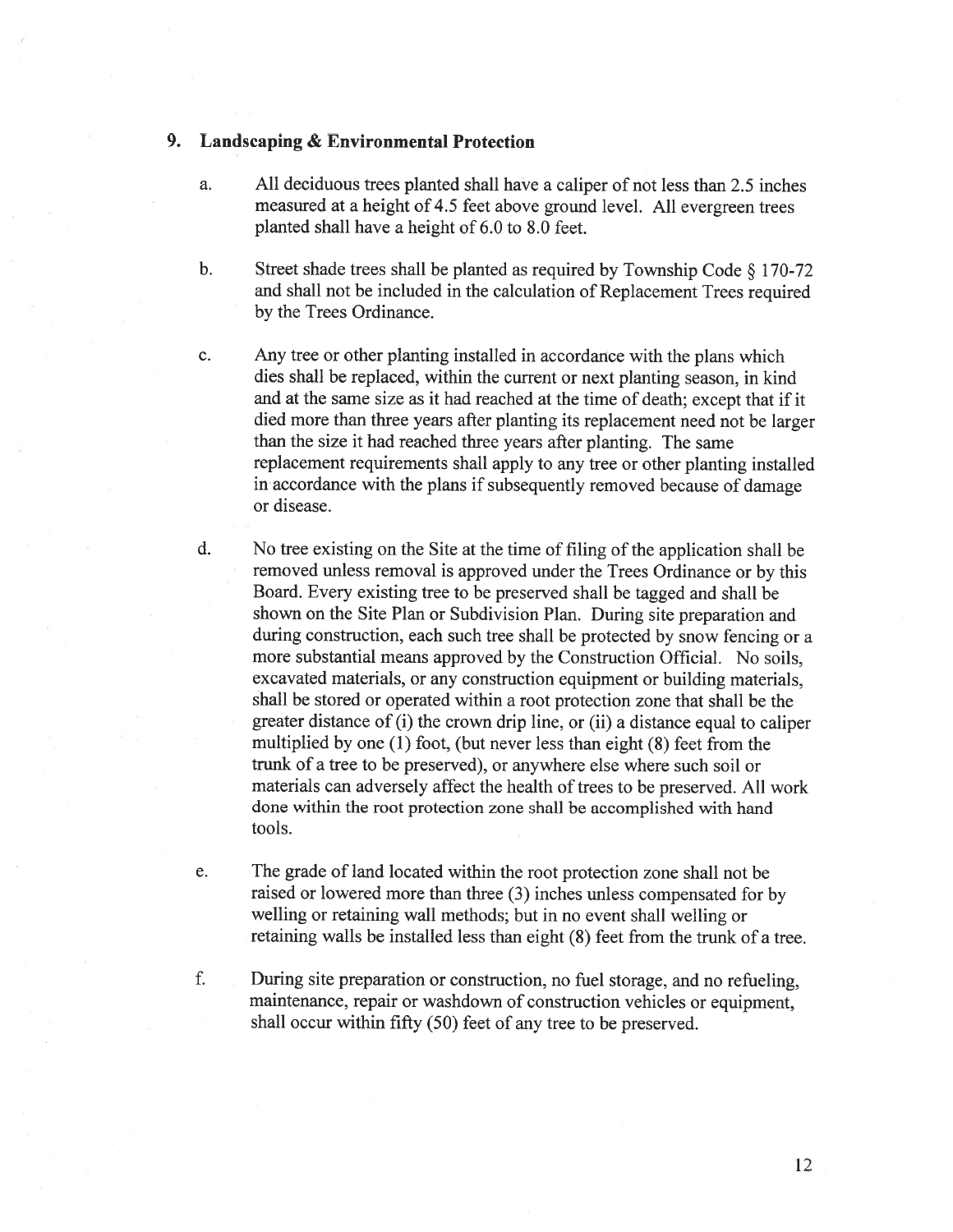- g. Any provision of the Trees Ordinance, Chapter 306 of the Code of the Township of Livingston, that establishes <sup>a</sup> conflicting standard or requirement shall control.
- h. No mulch shall be placed, or allowed to accumulate. within six inches of the trunk of any tree or shrub planted on the Site in compliance with this resolution. Mulch shall not be applied, or allowed to accumulate. elsewhere within the drip line of the tree or shrub to <sup>a</sup> depth in excess of four inches.

### 10. Noise

- a. No site preparation, demolition or construction activity shall be performed on the Site on Sundays, or before 7:30 a.m. or after 5:00 p.m. on weekdays, or before 9:00 a.m. or after 5:00 p.m. on Saturdays or federal holidays.
- b. All vehicles and motorized machinery operated on the Site shall be equipped with properly operating mufflers.
- c. No site preparation, demolition or construction activity (other than authorized blasting) shall produce. at the property line, (i) continuous airborne sound at <sup>a</sup> sound level in excess of 65 dBa, or which has an octave band sound pressure level in decibels which exceeds the standards provided in 32 N.J.R. 2230 et. seq., or (ii) impulsive sound in air which has <sup>a</sup> peak sound pressure level in excess of 80 decibels, or (iii) impulsive sound in air which repeats more than four times in any hour and has <sup>a</sup> peak sound pressure level in excess of 50 decibels.
- d. Relief from these noise conditions may be permitted, temporarily, by the Township Engineer upon his finding that <sup>a</sup> circumstance constituting an emergency exists and necessitates such permission.

## 11. Other Governmental Approvals

a. Applicant shall comply with all applicable Federal, State and local laws and regulations and obtain any other governmental approvals required for implementation of this application as approved. If any other governmental agency or authority grants <sup>a</sup> waiver of or variance from any law, rule or regulation, or imposes any condition or requirement, which affects this approval or any of the conditions contained herein, then this Board shall have the right to review such action as it relates to this Board's approval or conditions and to modify, amend or revoke its approval and/or conditions.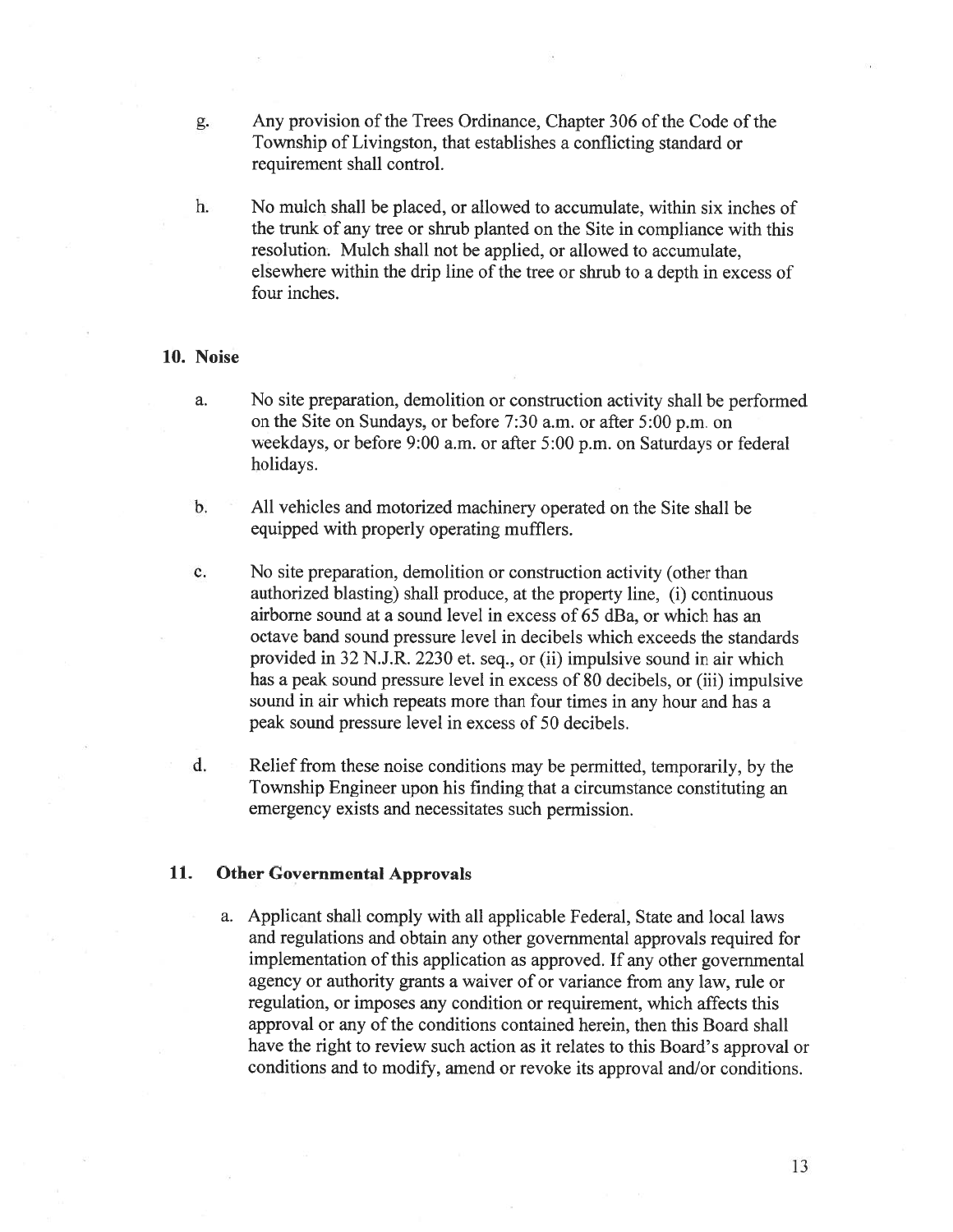b. No Township permit for demolition of any structure, or preparation of the Site or construction of any improvement shall be issued until proo<sup>f</sup> of reques<sup>t</sup> for such required approvals and any action thereupon. shall have been presented to the Construction Official and the Board Secretary by the Applicant.

## 12. Paving and Sidewalks

- a. Applicant shall install the top course of street paving:
	- (1) For residential development not later than the earlier of three (3) years after the issuance of the first Certificate of Occupancy or three  $(3)$  months after fifty percent  $(50%)$  of residential units have received Certificates of Occupancy.
	- (2) For non-residential or mixed-use development, prior to issuance of the first Certificate of Occupancy.
- b. All manholes, catch basins, and driveway curbs shall be rampe<sup>d</sup> until the top course of street paving has been installed.
- c. All sidewalks shall be constructed of concrete or of non-asphalt payers and shall be not less than four feet wide in <sup>a</sup> residence district or five feet wide in the Business Improvement District. Existing sidewalks that do not meet prior Township Code requirements shall be replaced to the standard for the new sidewalks.

### 13. Signs

The Board retains jurisdiction over any and all signs until the final Certificate of Occupancy has been issued.

## 14. Traffic and Parking Safety and Enforcement

a. At the time of applying for <sup>a</sup> building permit the Applicant shall submit proo<sup>f</sup> of having filed <sup>a</sup> written reques<sup>t</sup> pursuan<sup>t</sup> to, and in accordance with, N.J.S.A. 39:5A-l, requesting that N.J.S.A. 39:1-1 et seq. be made applicable to the roads, streets, driveways, parking areas, etc. within the Site. The Applicant shall provide proo<sup>f</sup> of the governmental action on such request to the Construction Official prior to issuance of the final Certificate of Occupancy.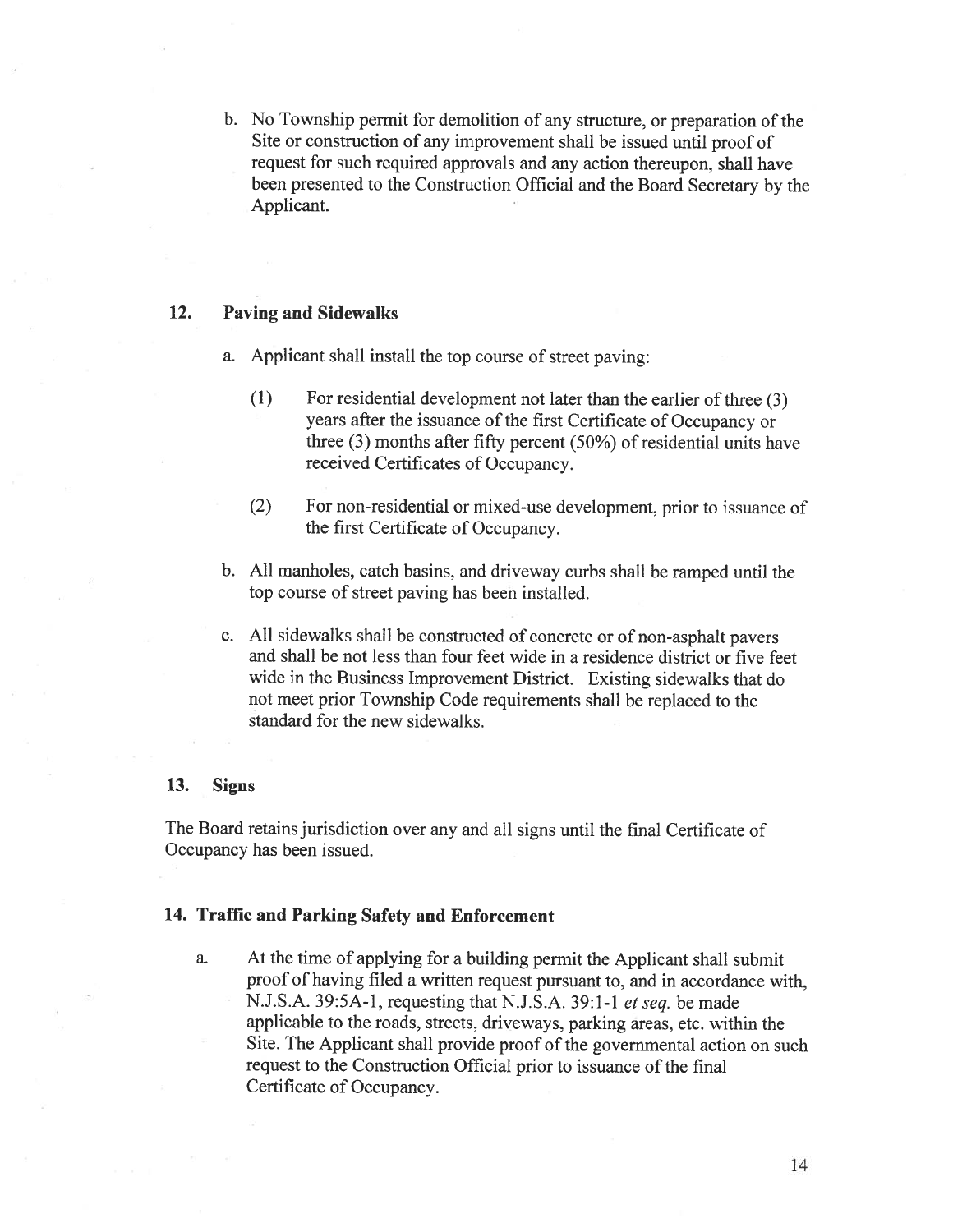- b. Lines of sight established for entrance and exit driveways of the Site shall be shown on the as-built site <sup>p</sup>lans, and no structures, trees or <sup>p</sup>lants that would interfere with such lines of sight shall be permitted at any time.
- c. All traffic and parking provisions in the approved site <sup>p</sup>lans or otherwise required by the Board's resolution shall be accomplished prior to issuance of the first Certificate of Occupancy.
- d. The Applicant shall comply with State law and applicable Township ordinances regarding handicapped parking and shall maintain such spaces and all the traffic and parking signage and markings on the Site in good order and repair.

## 15. Utilities for Site Plans and Major Subdivisions

Applicant shall construct all utilities underground as required by law, and shall submit to the Engineering Department <sup>a</sup> written instrument from each serving utility evidencing full compliance with this condition and with Township Code § 170- 73.A.(17) before issuance of any Certificate of Occupancy.

### 16. Wetlands

- a. Applicant shall insert on the final subdivision map and/or site <sup>p</sup>lan <sup>a</sup> metes and bounds description of all wetlands. wetlands transition areas, and buffers on the Site.
- b. Where applicable, each deed for <sup>a</sup> lot, and the subdivision <sup>p</sup>lat, shall contain the following language: "The lands designated herein contain wetlands and wetlands transition areas. There shall be no disturbance of any kind as to any wetlands or wetlands transition areas unless permitted by N.J.D.E.P. pursuant to law, and Best Management Practices (as defined in N.J.A.C. 7:7A-l.4 or superseding requirements) for prevention or reduction of adverse impacts upon or pollution of wetlands, wetlands transition areas and buffers shall be followed at all times. This restrictive covenant shall run with the land and be binding upon the grantees, their heirs and successors and assigns."

# 17. Developer's Agreement

Prior to issuance of any permit for demolition, site preparation, or construction, the Applicant shall have entered into <sup>a</sup> Developer's Agreement negotiated with the